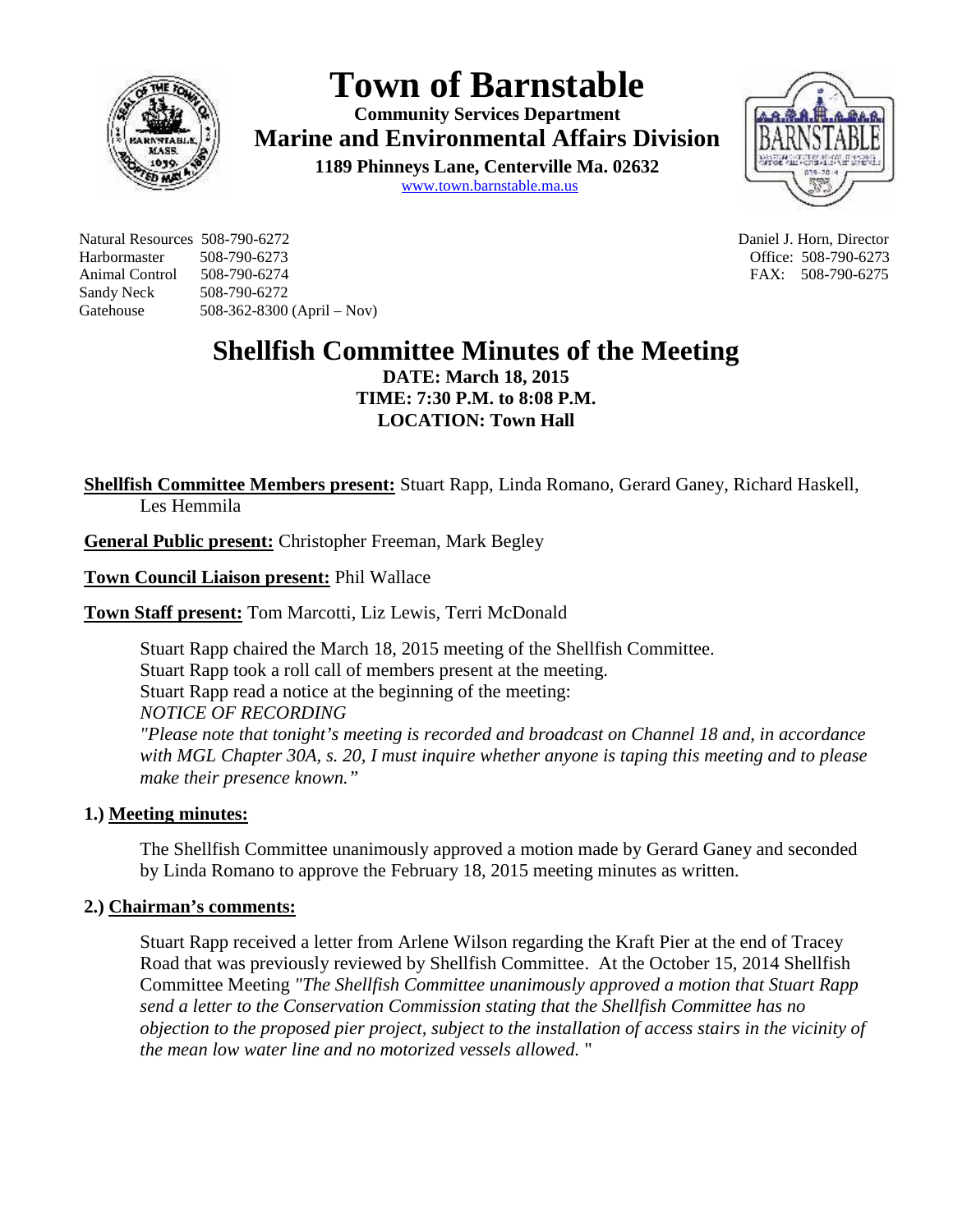The letter was never drafted, however the plans were changed to satisfy this request. DEP is requesting written verification that this change was made at the request of the Shellfish Committee. The Shellfish Committee unanimously approved a motion made by Les Hemmila and seconded by Richard Haskell to have Stuart Rapp draft a letter to DEP, copying Ms. Wilson to verify that it is the Shellfish Committee's request that the stairs be located at the mean low water line.

#### **3.) Natural Resource Propagation Report:**

Tom Marcotti reported the scheduled upcoming DMF annual closures for April 1, 2015.

#### • **Shoestring Bay Closure**:

The lower portion of Shoestring Bay shall be closed to all shellfishing as of Wednesday, April 1, 2015 per order of DMF.

The lower portion of Shoestring Bay is defined as:The waters, flats and all tributaries of Shoestring Bay in the Towns of Mashpee and Barnstable, easterly of a line drawn south from the southernmost point of Mashpee Neck to Punkhorn Point; northerly of a line drawn from Punkhorn Point to Ryefield Point and southerly of a line drawn from Simons Narrows Road in the Town of Mashpee to the "Public Way to Water" in the Town of Barnstable. (DMF/SC20.3; classified as conditionally approved; status: Closed to shellfishing April 1 through October 31, all dates inclusive. The area shall not automatically reopen to shellfishing on November <sup>1</sup> and will remain closed until examined and shellfishing is allowed by DMF.).

# • **Scudder Lane Recreational Shellfishing Area Seasonal Closure**:

Effective Wednesday, April 1, 2015, the Scudder Lane Recreational Shellfishing Area (as defined) in Barnstable Harbor is closed to the harvest of all shellfish. Opening dates for the Scudder Lane Recreational Shellfishing Area will be posted annually.

#### • **Oyster Season Closure**:

Effective Wednesday, April 1, 2015, the recreational harvest of oysters is prohibited throughout the Town of Barnstable.

# • **DMF Scallop Season Closure**:

The harvest of scallops shall be closed, (prohibited) effective April 1st annually, MGL CH 130 sec.71. Open season will be posted annually.

Tom Marcotti also showed the committee pictures of Barnstable Harbor iced in. It is anticipated that there will need to be a lot of assessing of shellfish areas this year due to the severity of the ice over this past winter. The Shellfish Propagation Revolving Fund balance is \$124,707.25.